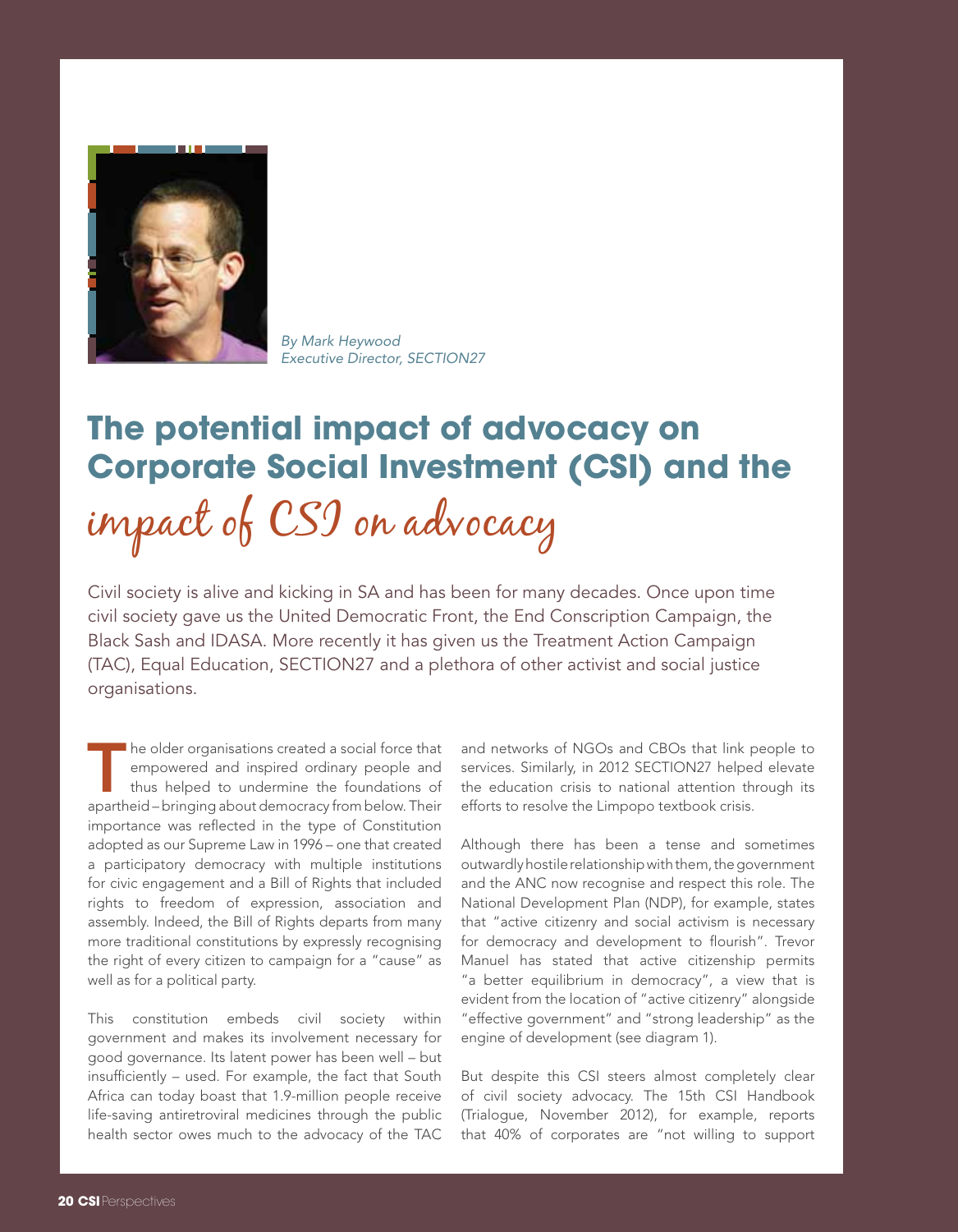

advocacy". It is not clear which corporates these are, but if they are the larger investors the impact of the refusal to consider this type of support in CSI portfolios is even more deleterious.

In my view, CSI's outcomes, impact and credibility are poorer as a result. I explain why below.

The National Planning Commission's Diagnostic Report (June 2011) lists the fact that "the quality of school education for black people is poor" and "the public health system cannot meet demand or sustain quality" as two of our greatest social challenges. Not surprisingly a large amount of CSI goes into both these areas; in 2012 nearly R2.9bn in the case of education (40% of the overall CSI spend, and the target of 93% of companies surveyed). Not surprisingly, this is also an area where there is a great deal of civil society advocacy.

However, while there is an overlap on the issues, there is not any overlap of support, partnership or funding.

Why? The CSI Handbook shows that CSI is a significant source of funding for NGOs/NPOs: in 2012 an estimated 25% (R1.7bn) of nearly R7bn per annum was directed their way. But more than 70% of this is described as "delivering services to beneficiaries" and only 10% (R170m) goes to support social justice advocacy programmes. Actually,

this seems quite a large amount. Given that none of the advocacy organisations I am involved in benefits from CSI, one wonders what definition of advocacy is being employed (the World English Dictionary definition is "active support, especially of a cause").

Why is this? What is the problem? What are CSI managers afraid of? Allow me to unpack two of what I imagine to be the arguments that are made around this issue.

Reason 1: According to the CSI Handbook "there is a general preference to avoid involvement in political agendas", in other words advocacy is considered controversial, conflictual and antigovernment. Is it?

No. The starting point for most social justice advocacy is our supreme law, the Constitution. As already stated, the Constitution envisages a vibrant, dynamic sometimes conflictual democracy. But it creates systems and institutions – including the courts – for debating, managing and resolving these conflicts. Resorting to the streets or the courts in the face of a policy impasse, such as existed in the early 2000s on antiretroviral treatment for HIV, does not make an advocacy organisation antigovernment or equate to having a political agenda. Neither does exercise of the right to freedom of assembly.

Of course, some politicians don't like robust advocacy, especially when their departments are exposed for mismanagement or corruption. They resort to caricaturing motives and dark suggestions of hidden agendas. But this is not justification for lily-livered CSI grant-making. Corporate fear of political disfavour for supporting legitimate and lawful advocacy works to the detriment of the constitutional project.

Reason 2: "Advocacy is intangible and has no measurable impact." Unfortunately, this is an even graver mistake! Advocacy is not the same as service delivery; its results cannot be so easily added up and may not be immediate. It is often about social fabric. But it has proved that it can be essential to the quantity, quality and sustainability of service delivery.